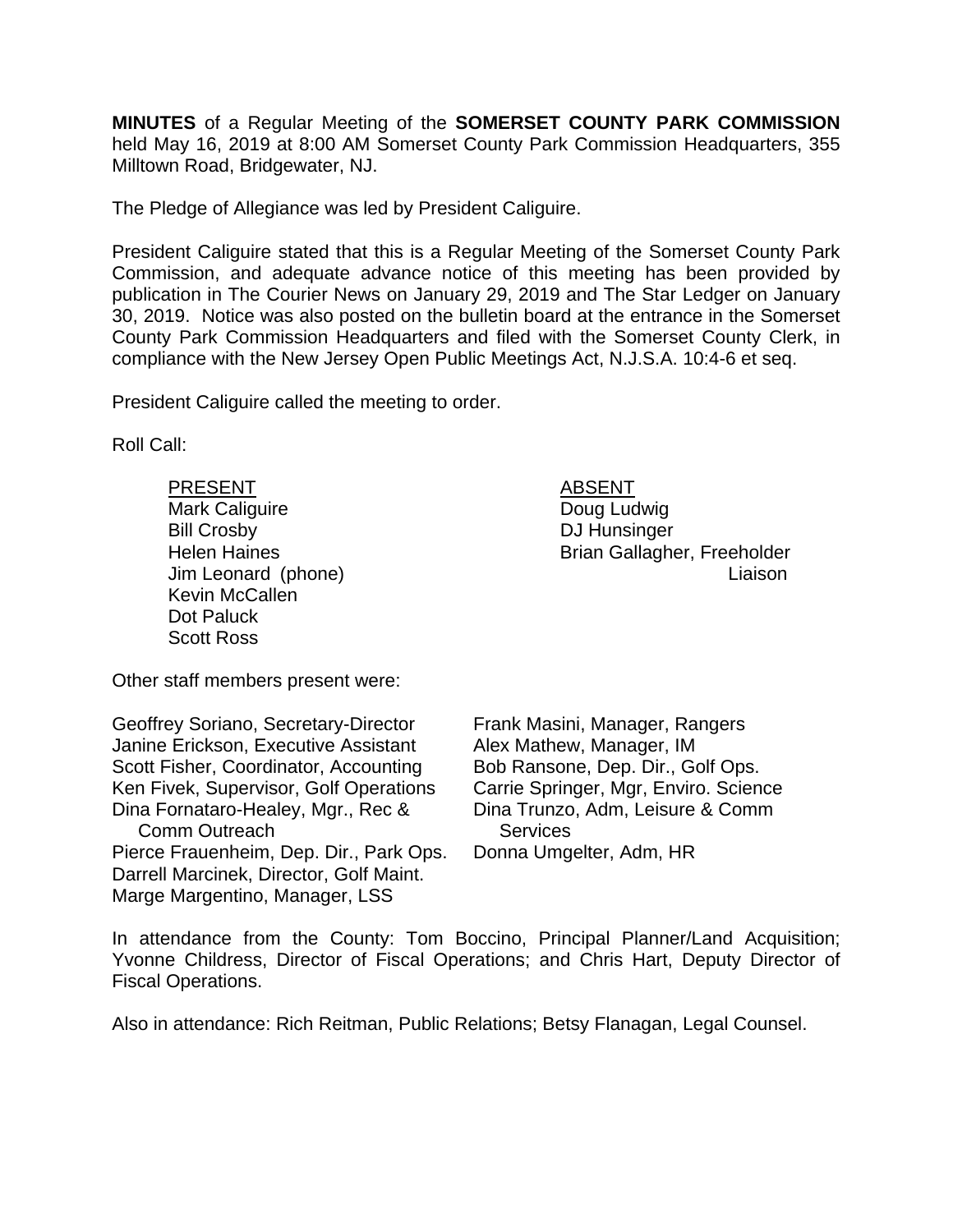# **OPEN MEETING FOR PUBLIC COMMENT**

Jorge Diaz, Park Commission employee, addressed the Commission regarding a Grievance Claim he filed.

Steven Vennemeyer of Hillsborough, requested consideration of the addition of an remote control car track at Mountain View Park. Director Soriano stated that he would forward Mr. Vennemeyer's request to the Leisure Services Subcommittee.

# **SERVICE AWARDS**

President Caliguire presented a 15-year Service Award to Walter Kruegel and a 20-year Service Award to Wayne Berry.

# **APPROVAL OF THE MINUTES**

President Caliguire called for the approval of the minutes of the regular meeting held on April 18, 2019. Moved by Commissioner Haines; seconded by Commissioner Crosby. YEAS: Commissioners Crosby, Haines, Leonard, McCallen, Paluck, Ross, and President Caliguire. NAYES: None. ABSENT: Commissioners Hunsinger and Ludwig.

# **APPROVAL OF BILLS FOR PAYMENT**

The following resolutions were moved by Commissioner Crosby; seconded by Commissioner McCallen. YEAS: Commissioners Crosby, Haines, Leonard, McCallen, Paluck, Ross, and President Caliguire. NAYES: None. ABSENT: Commissioners Hunsinger and Ludwig.

# **Resolution R19-134 – Payment of Claims**

Resolution authorizing payment of claims in the amount of \$3,675,602.79 comprised of Claims in the amount of \$1,020,562.61, Other Expenses in the amount of \$1,402,022.37 and Salaries and Wages in the amount of \$1,253,017.81 for the period of April 18, 2019 through May 15, 2019.

## **Resolution R19-135– Refund of Recreation Fees**

Resolution authorizes refund of recreation fees.

## **Resolution R19-136 – Confirming Orders**

Resolution authorizes the payment of confirming orders totaling \$2,149.13.

## **Resolution R19-137 – Authorizing Additional Funding for Previously Awarded Contracts (Leisure Services)**

Resolution authorizes additional funds for previously awarded contracts.

# **Resolution R19-138 – Authorizing Additional Funding for Previously Awarded Contracts (Golf)**

Resolution authorizes additional funds for previously awarded contracts.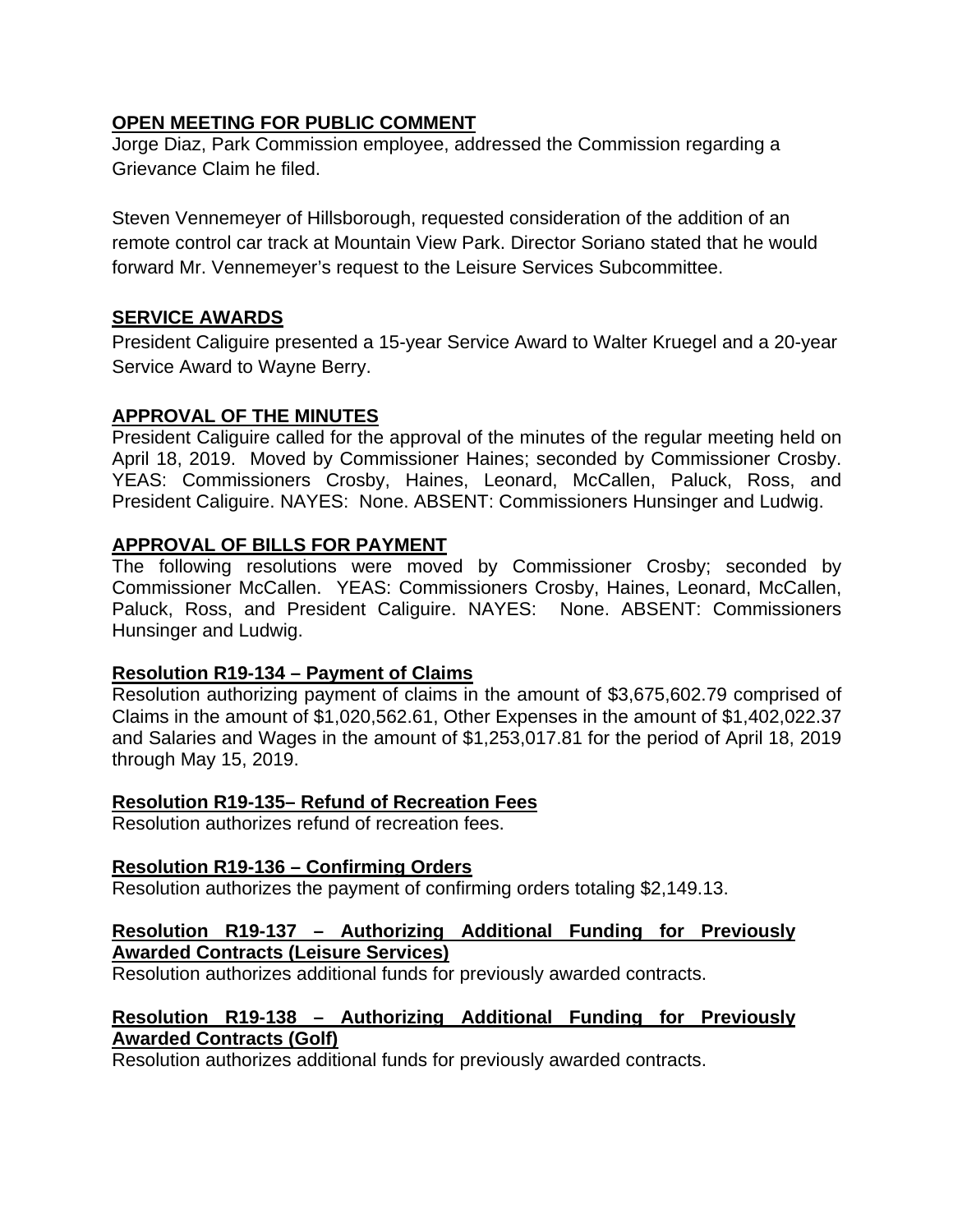## **Resolution R19-139 – Authorizing Additional Funding for Previously Awarded Contracts (Park Operations)**

Resolution authorizes additional funds for previously awarded contracts.

# **Resolution R19-140 – Amending and Cancelling Certification of Funds for Previously Awarded Contracts**

Resolution cancels and amends certification of funds for previously awarded contracts.

# **DIRECTOR'S REPORT**

Director Soriano submitted a report for the month of April 2019.

# **COMMISSION CORRESPONDENCE**

There was no commission correspondence.

# **CONSENT AGENDA**

# **RESOLUTIONS**

The following resolutions were moved by Commissioner Crosby; seconded by Commissioner Paluck. YEAS: Commissioners Crosby, Haines, Leonard, McCallen, Paluck, Ross, and President Caliguire. NAYES: None. ABSENT: Commissioners Hunsinger and Ludwig.

# **Resolution R19-141– Authorizing Sale of Surplus**

Resolution authorizes the sale of surplus equipment.

# **Resolution R19-142– Adopting Cash Advance for Sedge Island Getaway Weekend Trip**

Resolution adopts a cash advance of \$250.00 to cover the cost of lunch and tolls for trip scheduled July 26-28, 2019.

## **Resolution R19-143 – Adopting Cash Advance for Environmental Science Awesim Kids Program**

Resolution adopts a cash advance of \$750.00 to cover the cost of park entrance fees, tolls, parking fees and field trip purchases for program trips scheduled June  $24<sup>th</sup>$  and ending August 16, 2019.

## **Resolution R19-144 – Adopting Cash Advance for Environmental Science Eco-Explorers Program**

Resolution adopts a cash advance of \$130.00 to cover the cost of park entrance fees and field trip purchases for program trips scheduled June 24 through August 16, 2019.

## **Resolution R19-145 – Authorizes use of County Contract for Parts/Repairs Club Car Golf & Turf Utility Vehicles**

Resolution authorizes services from Finch Services, Golf Cars, Inc., and Power Place, Inc. not to exceed \$16,000.00.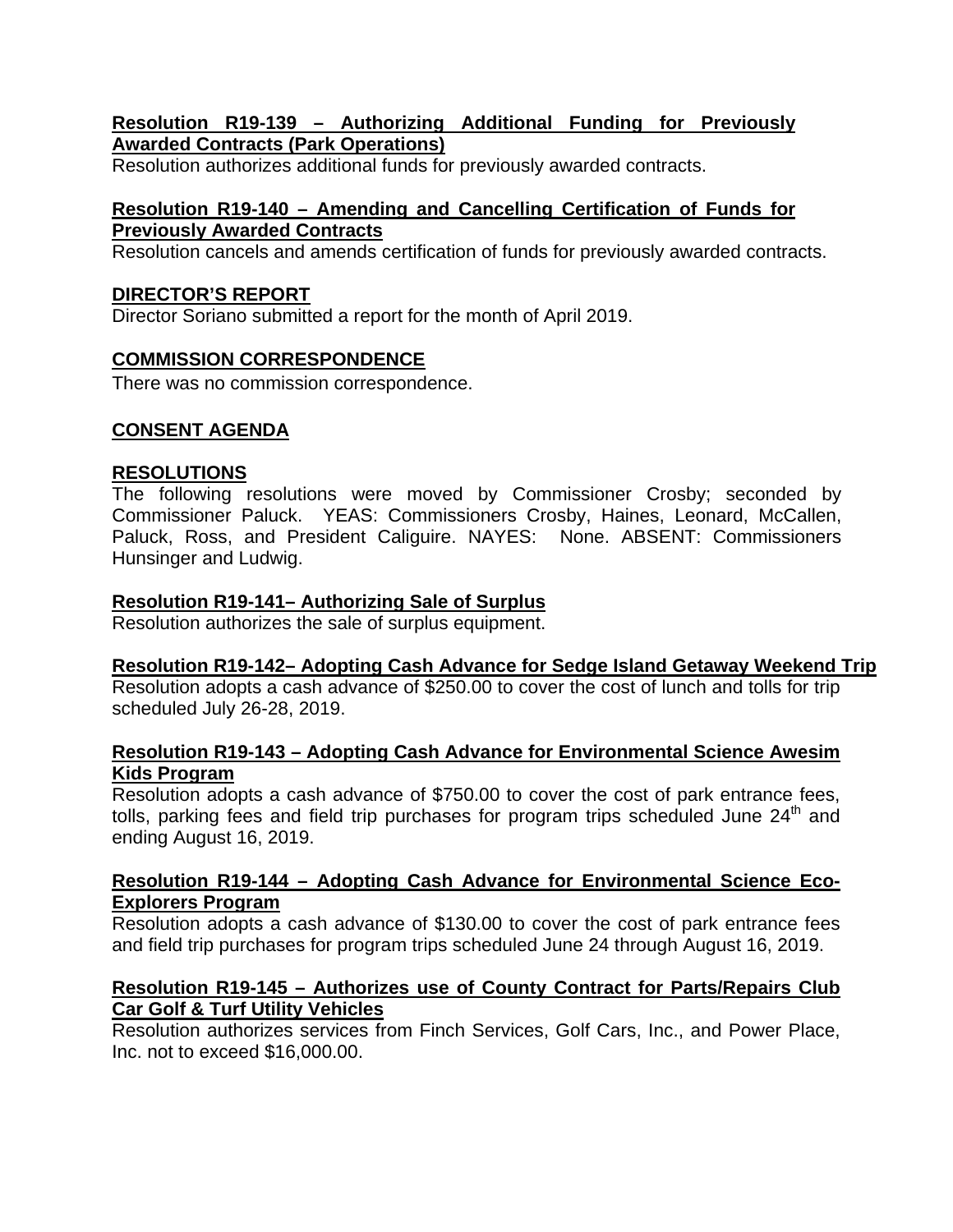# **Resolution R19-146 – Authorizes use of County Contract for Vehicle Parts, Repair**

Resolution authorizes parts and repair purchases from Ditschmann Flemington Ford Lincoln Mercury, Engine Land, and Nielson Dodge not to exceed \$1,000.00.

## **Resolutions R19-147 – Awarding First Year of a Two-Year Contract for Portable Sanitation Units**

Resolution awards contract to Johnny on the Spot not to exceed \$547.00.

## **Resolution R19-148 – Authorizes use of County Contract for Medical/Psych Services**

Resolution authorizes services from Forensic Psychology, Kinematic Consultants, Inc., Princeton Healthcare Systems, RWJ Physician Enterprises UrgentMed not to exceed \$4,000.00.

## **Resolution R19-149 – Authorizing use of Educational Contract for the Purchase of Grounds Equipment**

Resolution authorizes purchase of Toro MultiPro 5800 Sprayer with Excelarate Model, Accessories, Geolink Precision Spray System, Twenty Four (24) Month Data Plan and a Two (2) Year Live Subscription from Storr Tractor not to exceed \$90,457.70.

# **COMMITTEE REPORTS**

# **CFO's Report**

Commissioner Crosby, Chair of the Committee, submitted a report for the month of April 2019.

In the absence of the Park Commission Treasurer, Director Soriano stated that the County adopted their budget at the Freeholder meeting on May 14, 2019. The Park Commission appropriation passed as presented. Director Soriano anticipates adopting the 2019 Park Commission budget at the June 20<sup>th</sup> Park Commission meeting.

# **HUMAN RESOURCES**

Commissioner Leonard, Chair of the Committee, submitted a report for the month of April 2019.

Donna Umgelter, Administrator, Human Resources, reported that HR has been processing the hiring of seasonal employees.

## **LEISURE SERVICES**

Commissioner Ludwig, Chair of the Committee, submitted a report for the month of April 2019.

Dina Trunzo, Administrator, Leisure and Community Services, stated it was another successful Pro-Celebrity Golf Tournament. The finances are still being finalized and the event has grossed at least \$125,000. Dina thanked everyone for their assistance and support of the event. Dina received a complimentary email from one of the pros who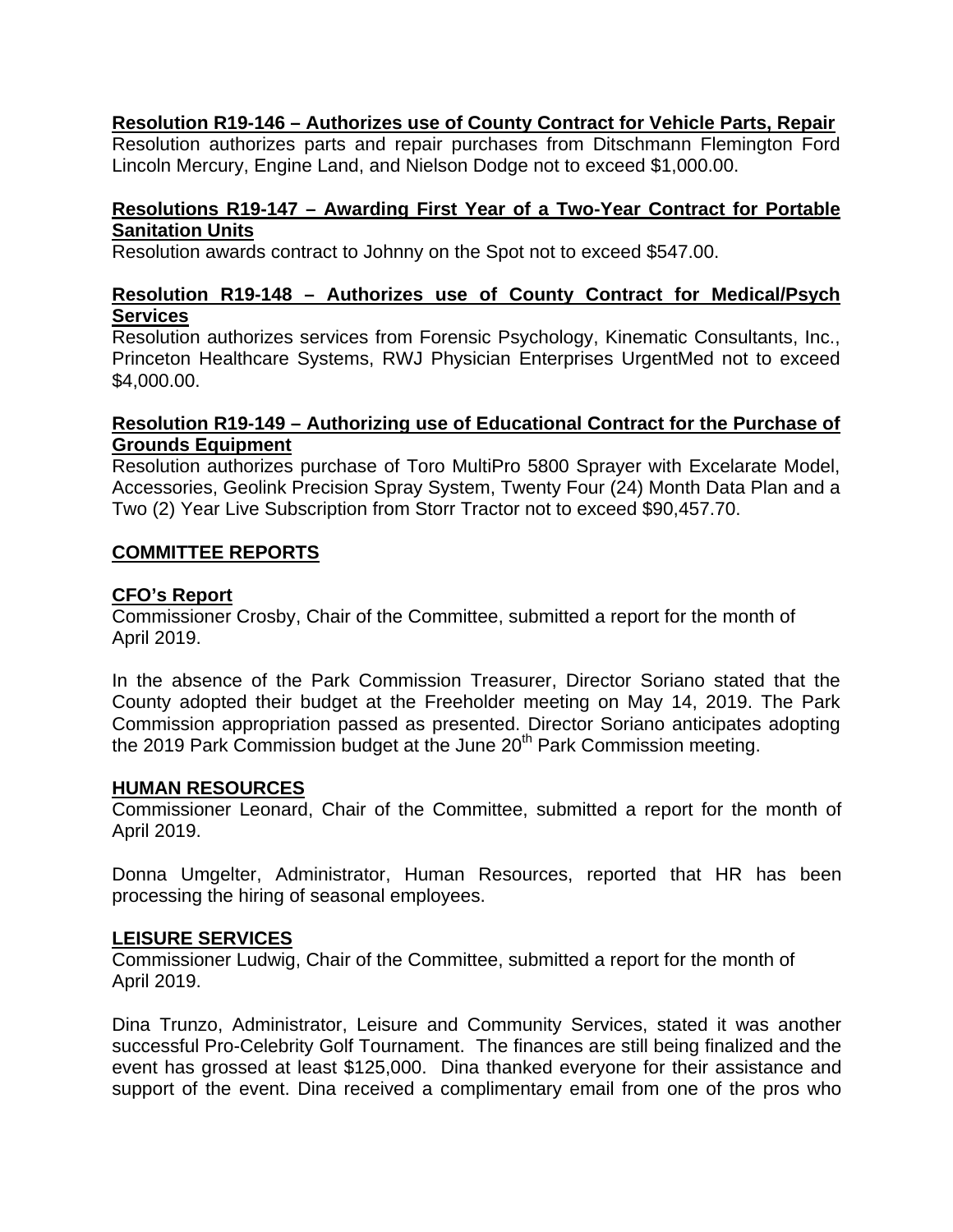participated in the event who commended staff on the organization of the tournament and how much he enjoyed the day.

Carrie Springer, Manager, Environmental Science, stated that the third World Series of Birding event took place through the EEC last weekend. 161 species of birds were identified during the 24 hour event. Summer Program registration opened yesterday and the Arizona Birding Trip will take place over the Memorial Day weekend.

Marge Margentino, Manager, Lord Stirling Stable, shared that part time Stable Worker, Claudia Mott was presented a Distinguished Service Award from the Boy Scouts of America. Family Fun Day is this Sunday. Today, Stable mascot JJ and pony Ebony will be taking part in the Somerset County Adult Day Center's Strawberry Festival.

## **GOLF MANAGEMENT**

Commissioner Paluck, Chair of the Committee, submitted a report for the month of April 2019.

Darrell Marcinek, Director, Golf Maintenance, thanked his staff for the great job they did maintaining the courses despite receiving five inches of rain over the last 10 days. Green Knoll Golf Course is currently under water but Darrell is confident that the Club Championships will take place this weekend as the greens are in good shape.

Bob Ransone, Deputy Director, Golf Operations, stated that April was a good revenue month. Revenue to date for the month of May is \$78,000.00 less as compared to the same period of May 2018. The NJSGA will be hosting the Amateur Championship at Neshanic Valley Golf Course on July 9-11<sup>th</sup>. The Amateur Championship is the oldest major championship in the state of NJ. The MGA will host the Public Links Championship at Neshanic Valley Golf Course on June 13<sup>th</sup>.

## **INFORMATION MANAGEMENT**

Commissioner McCallen, Chair of the Committee, submitted a report for the month of April 2019.

Alex Mathew, Manager, Information Management, stated that RecTrac migration is complete. All new hardware has been installed. MainTrac software has been added to the server.

Cindie Sullivan, Assistant Director, thanked Alex and Steven Crofts for the seamless installation of the new computer hardware at the various park facilities. Cindie announced Alex's retirement at the end of June after 33 years of service.

#### **VISITOR SERVICES**

Commissioner Crosby, Chair of the Committee, submitted a report for the month of April 2019.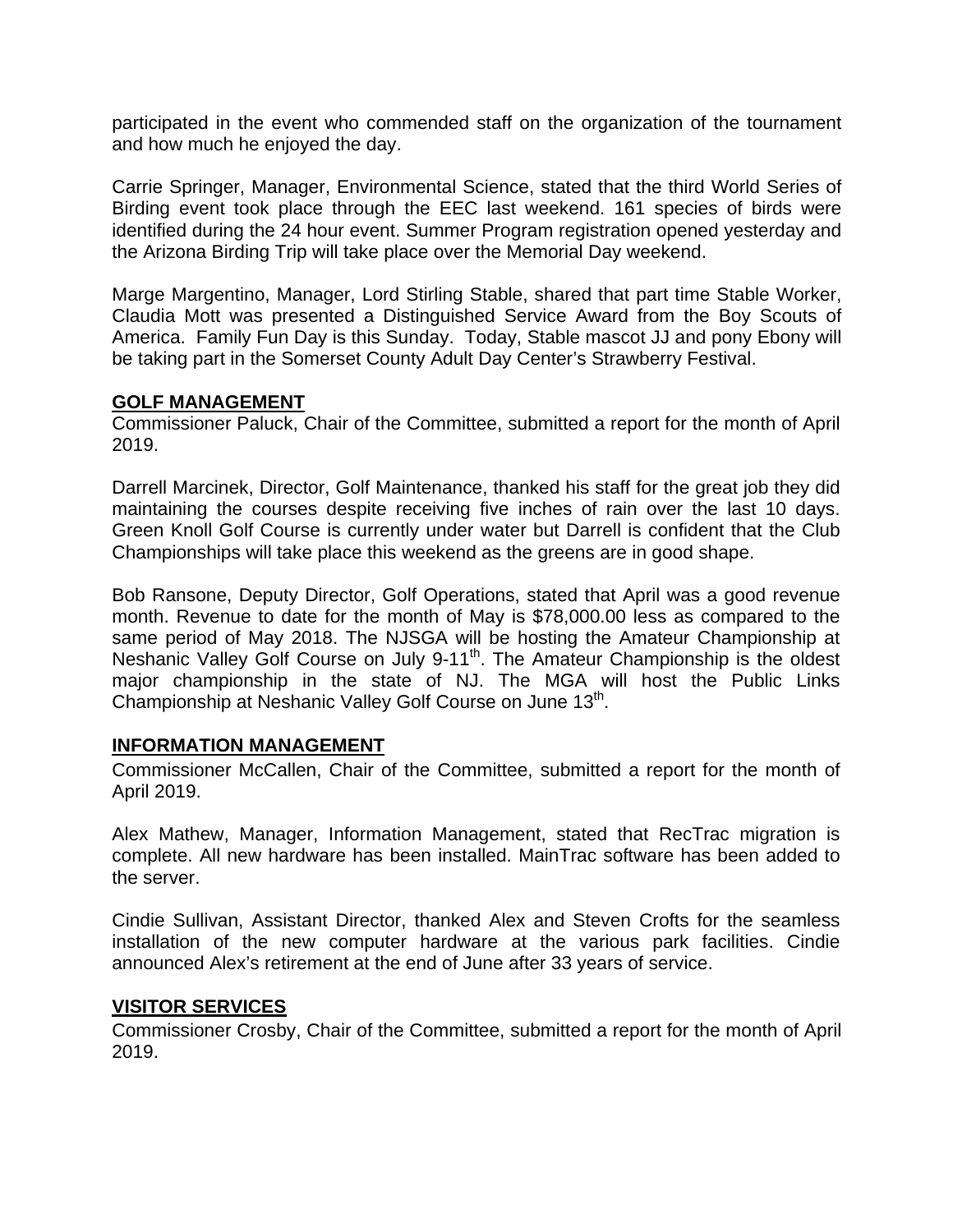Frank Masini, Manager, Park Rangers, reported that Ranger staff has been participating in various training programs over the last month. The Junior Ranger program had its first course of 2019 at Washington Valley Park. The Rangers worked with volunteers on a trail project at Sourland Mountain Preserve.

#### **PROPERTY MANAGEMENT**

Pierce Frauenheim, Deputy Director, Park Operations has been working with farm license holders on various farm issues. Director Soriano explained that the Park Commission has been taking a more proactive role in the enforcement of the terms in farm license agreements. This involvement has resulted in the request by some farmers to be released from their farm license agreements. Said requests will be presented for consideration to the Property Management Committee.

## **PLANNING AND LAND ACQUISITION**

Tom Boccino, Parks Section Principal Planner, Land Acquisition, presented a report for April 2019.

Tom stated that the next Steering Committee meeting for the Preservation Plan will be scheduled in early June and the next public meeting will be scheduled in late June.

## **CAPITAL FACILIITES – CONSTRUCTION and ENGINEERING**

Adam Bloom, County Park Engineer, submitted a report for April 2019.

#### **PARK MAINTENANCE & HORTICULTURE**

Commissioner Hunsinger, Chair of the Committee, submitted a report for April 2019.

Pierce Frauenheim, Deputy Director, Park Operations, stated that invitations will be mailed shortly for the Rose Garden Festival at Colonial Park. Pierce also commended Golf Maintenance staff at Neshanic Valley Golf Course for maintaining the greens despite the recent wet weather.

#### **AUDIT COMMITTEE**

Commissioner Crosby stated that the Audit Committee is continues its work with the auditors.

#### **FREEHOLDERS REPORT**

There was no Freeholder report.

#### **OLD BUSINESS**

Director Soriano spoke with Hollis Fitch to inform her that her request to place a memorial sculpture at Skillman Park is with Park Commission Counsel for review and comment.

#### **NEW BUSINESS**

On behalf of the Go Green Committee and its focus on recycling initiatives, Carrie Springer requested that plastic water bottles be eliminated from use at the Park